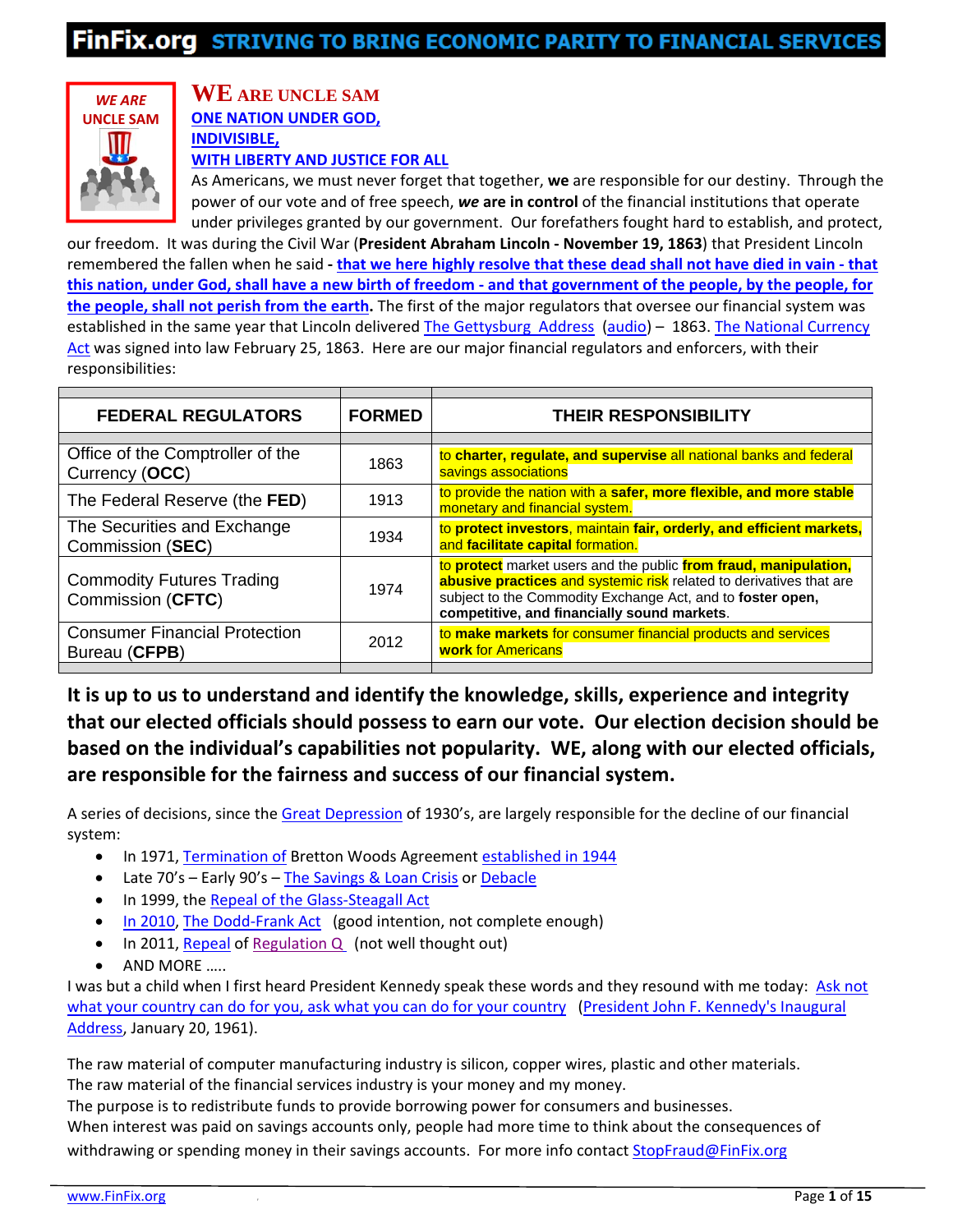## FINFIX.org STRIVING TO BRING ECONOMIC PARITY TO FINANCIAL SERVICES

#### **Federal Regulators who are entrusted to protect American citizens from predatory and unfavorable actions by financial institutions.**

| <b>US GOVERNMENT</b>                                                                                       | <b>FORMED</b> | <b>THEIR RESPONSIBILITY</b>                                                                                                                                                                                                                                                                                                                                                                                                                                                                                                                                                                                                                                                                                                                                                                                                     |
|------------------------------------------------------------------------------------------------------------|---------------|---------------------------------------------------------------------------------------------------------------------------------------------------------------------------------------------------------------------------------------------------------------------------------------------------------------------------------------------------------------------------------------------------------------------------------------------------------------------------------------------------------------------------------------------------------------------------------------------------------------------------------------------------------------------------------------------------------------------------------------------------------------------------------------------------------------------------------|
| <b>FEDERAL REGULATORS</b>                                                                                  |               |                                                                                                                                                                                                                                                                                                                                                                                                                                                                                                                                                                                                                                                                                                                                                                                                                                 |
| Office of the Comptroller of the<br>Currency (OCC)<br>Department of the Treasury                           | 1863          | to charter, regulate, and supervise all national banks and federal<br>savings associations                                                                                                                                                                                                                                                                                                                                                                                                                                                                                                                                                                                                                                                                                                                                      |
| The Federal Reserve (the FED)                                                                              | 1913          | to provide the nation with a safer, more flexible, and more stable<br>monetary and financial system.                                                                                                                                                                                                                                                                                                                                                                                                                                                                                                                                                                                                                                                                                                                            |
| The Securities and Exchange<br>Commission (SEC)                                                            | 1934          | to protect investors, maintain fair, orderly, and efficient markets,<br>and facilitate capital formation.                                                                                                                                                                                                                                                                                                                                                                                                                                                                                                                                                                                                                                                                                                                       |
| <b>Consumer Financial Protection</b><br>Bureau (CFPB)                                                      | 2012          | to make markets for consumer financial products and services work<br>for Americans                                                                                                                                                                                                                                                                                                                                                                                                                                                                                                                                                                                                                                                                                                                                              |
| <b>Commodity Futures Trading</b><br>Commission (CFTC)                                                      | 1974          | to protect market users and the public from fraud, manipulation,<br>abusive practices and systemic risk related to derivatives that are<br>subject to the Commodity Exchange Act, and to foster open,<br>competitive, and financially sound markets.                                                                                                                                                                                                                                                                                                                                                                                                                                                                                                                                                                            |
| <b>The Community Development</b><br><b>Financial Institution (CDFI) Fund</b><br>Department of the Treasury | 1994          | The Community Development Financial Institution (CDFI) Fund was<br>created to expand the availability of credit, investment capital, and<br>financial services in distressed urban and rural communities.                                                                                                                                                                                                                                                                                                                                                                                                                                                                                                                                                                                                                       |
| <b>Internal Revenue Service</b><br><b>Department of the Treasury</b>                                       | 1862          | The Internal Revenue Service (IRS) is the largest of Treasury's<br>bureaus. It is responsible for determining, assessing, and collecting<br>internal revenue in the United States.                                                                                                                                                                                                                                                                                                                                                                                                                                                                                                                                                                                                                                              |
| U.S. Mint<br>Department of the Treasury                                                                    | 1792          | The U.S. Mint designs and manufactures domestic, bullion and<br>foreign coins as well as commemorative medals and other<br>numismatic items. The Mint also distributes U.S. coins to the Federal<br>Reserve banks as well as <b>maintains physical custody and protection</b><br>of our nation's silver and gold assets.                                                                                                                                                                                                                                                                                                                                                                                                                                                                                                        |
| <b>FEDERAL ENFORCERS</b>                                                                                   |               |                                                                                                                                                                                                                                                                                                                                                                                                                                                                                                                                                                                                                                                                                                                                                                                                                                 |
| Department of Justice                                                                                      | 1789          | The Judiciary Act of 1789 created the Office of the Attorney General<br>which evolved over the years into the head of the Department of<br>Justice and chief law enforcement officer of the Federal<br>Government. The Attorney General represents the United States in legal matters<br>generally and gives advice and opinions to the President and to the heads of the<br>executive departments of the Government when so requested. In matters of<br>exceptional gravity or importance the Attorney General appears in person before<br>the Supreme Court. Since the 1870 Act that established the Department of Justice<br>as an executive department of the government of the United States, the<br>Attorney General has guided the world's largest law office and the<br>central agency for enforcement of federal laws. |
| The Financial Crimes<br>Enforcement Network (FinCEN)<br>Department of the Treasury                         | 1970          | Supports law enforcement investigative efforts and fosters<br>interagency and global cooperation against domestic and<br>international financial crimes. It also provides U.S. policy makers<br>with strategic analyses of domestic and worldwide trends and<br>patterns. Mortgage and Real Estate Fraud Reports                                                                                                                                                                                                                                                                                                                                                                                                                                                                                                                |

Office of the Comptroller of the Currency (**OCC**), The Federal Reserve (the **FED**), Commodity Futures Trading Commission (**CFTC**), Consumer Financial Protection Bureau (**CFPB**), The Securities and Exchange Commission (**SEC**)